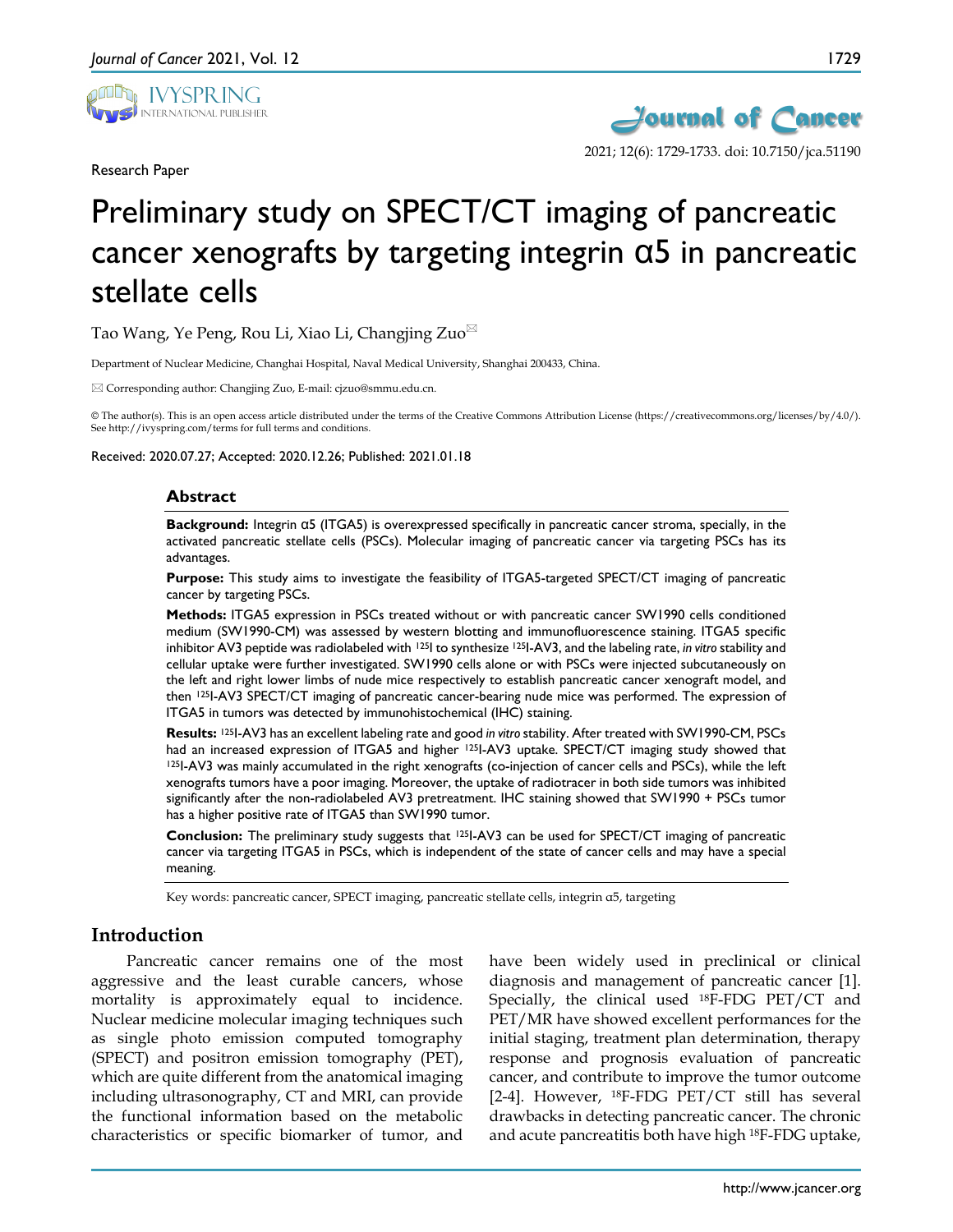leading to false-positive interpretations, and the application of 18F-FDG PET in hyperglycemic patients also is not ideal, because the uptake of imaging agent is suppressed as a result of high serum glucose competitive inhibition [5,6]. Therefore, the development of new molecular probes, which can target pancreatic cancer specifically and overcome the limitations of 18F-FDG to some extent, are urgently needed and have great clinical significance. For example, integrin  $\alpha_{\nu}\beta_6$  is specifically overexpressed in pancreatic cancer, and its targeting peptide has been radiolabeled with 99mTc or 68Ga for the SPECT or PET imaging of pancreatic cancer respectively [7,8].

In human pancreatic cancer, the tumor stroma comprised of CAFs, inflammatory cells, blood vessels and extracellular matrix (ECM), can occupy up 90% of the entire tumor mass. PSCs, which are in a quiescent state in the healthy pancreas, but become activation under various kinds of stimuli including inflammatory and carcinogenic processes, are considered as the main source for CAFs and the most prominent cell type of pancreatic cancer stroma [9]. A recent study suggests that ITGA5 is overexpressed specifically in the tumor stroma of pancreatic cancer (mainly in CAFs or the activated PSCs), but has a low to negligible expression in cancer cells or normal pancreas [10]. The overexpression of ITGA5 makes it a promising target for pancreatic cancer imaging by targeting tumor stroma, CAFs or activated PSCs. Considering that the high clinical heterogeneity of cancer cells, CAFs-targeted imaging of various cancers including pancreatic cancer has attracted special interest, especially the emergence of 68Ga-FAPI, which targets the roots of the tumor microenvironment rather than the cancer cells themselves and has a high potential to avoid some limitation existed in 18F-FDG [11,12].

In our preliminary study, we try to investigate the feasibility of SPECT/CT imaging of pancreatic cancer by targeting ITGA5 in PSCs using 125I-labeled ITGA5 inhibitor AV3 peptide as the imaging agent. The pancreatic cancer xenografts animal model was established through the con-injection of cancer cells and PSCs, which is more consistent with the clinical pathological characteristics of human pancreatic cancer. This study offers a possibility for pancreatic cancer imaging research via targeting the stroma cell (e.g. PSCs), which is independent on the status of cancer cells and helpful to overcome the heterogeneity of cancer cells.

# **Methods**

## **Materials and regents**

The human pancreatic cancer SW1990 cells and

PSCs were obtained from Tongpai (Shanghai) Biotechnology Co., LTD. Anti-ITGA5 antibody and FITC-labeled secondary antibody were purchased from Beijing Bioss Biotechnology Co., LTD. DMEM and fetal bovine serum (FBS) were purchased from Gibco Life Technology Co., LTD. The AV3 peptide (purity = 98.86%) were synthesized by ChinaPeptide Co., Ltd. Na125I solution was obtained from Shanghai Xinke Pharmaceutical Company. Iodogen tubes pre-coated with iodogen were purchased from Shanghai Nice-labeling Biotech Co., Ltd. Other common regents were commercially available.

## **Cell culture and cell experiments**

SW1990 cells and PSCs were cultured in DMEM containing 10% FBS at 37  $^{\circ}$ C in a 5% CO<sub>2</sub> incubator. For the preparation of SW1990-CM, SW1990 cells in a 10-cm dish were washed twice with PBS and then cultured with DMEM (10 mL) without FBS for 48 h. Then, the supernatant was centrifuged for 10 min at 3000 rpm at 4 °C, filtrated with 0.22 μm filters and eventually collected as SW1990-CM. To observe the influence of the tumor microenvironment on the ITGA5 expression of PSCs, when PSCs reached about 80% confluence, the medium was replaced by DMEM (as control group) or SW1990-CM and continue to culture for 12 h, and then ITGA5 was detected by western blotting and cell immunofluorescence staining.

For western blotting, PSCs were washed twice with PBS and then lysed using RIPA lysis buffer. After the measurement of the protein concentration using BCA assay, the protein lysates were separated by 10% SDS-PAGE and then transferred to a PVDF membrane. The membrane was blocked with 5% non-fat milk for 1 h in TBST at room temperature. After this, following the recommended concentration, the PVDF membranes were incubated with anti-ITGA5 antibody or GAPDH monoclonal antibody overnight at 4 °C, followed by HRP-conjugated secondary antibody at room temperature for 1 h. Lastly, the membrane was rinsed twice with TBST, and the bands of membrane were visualized using Tanon 5200 chemiluminescence detection system. The relative density of target bands, which represents the expression level of ITGA5, was quantified using Image J software. The immunofluorescence staining experiment was performed following our previous description [13].

## **Synthesis and** *in vitro* **stability test of 125I-AV3**

AV3 peptide (RYYRITY), which contains three tyrosine residues, meaning it is very suitable for radioiodine labeling, was radiolabeled with 125I using the Iodogen method similar with our previous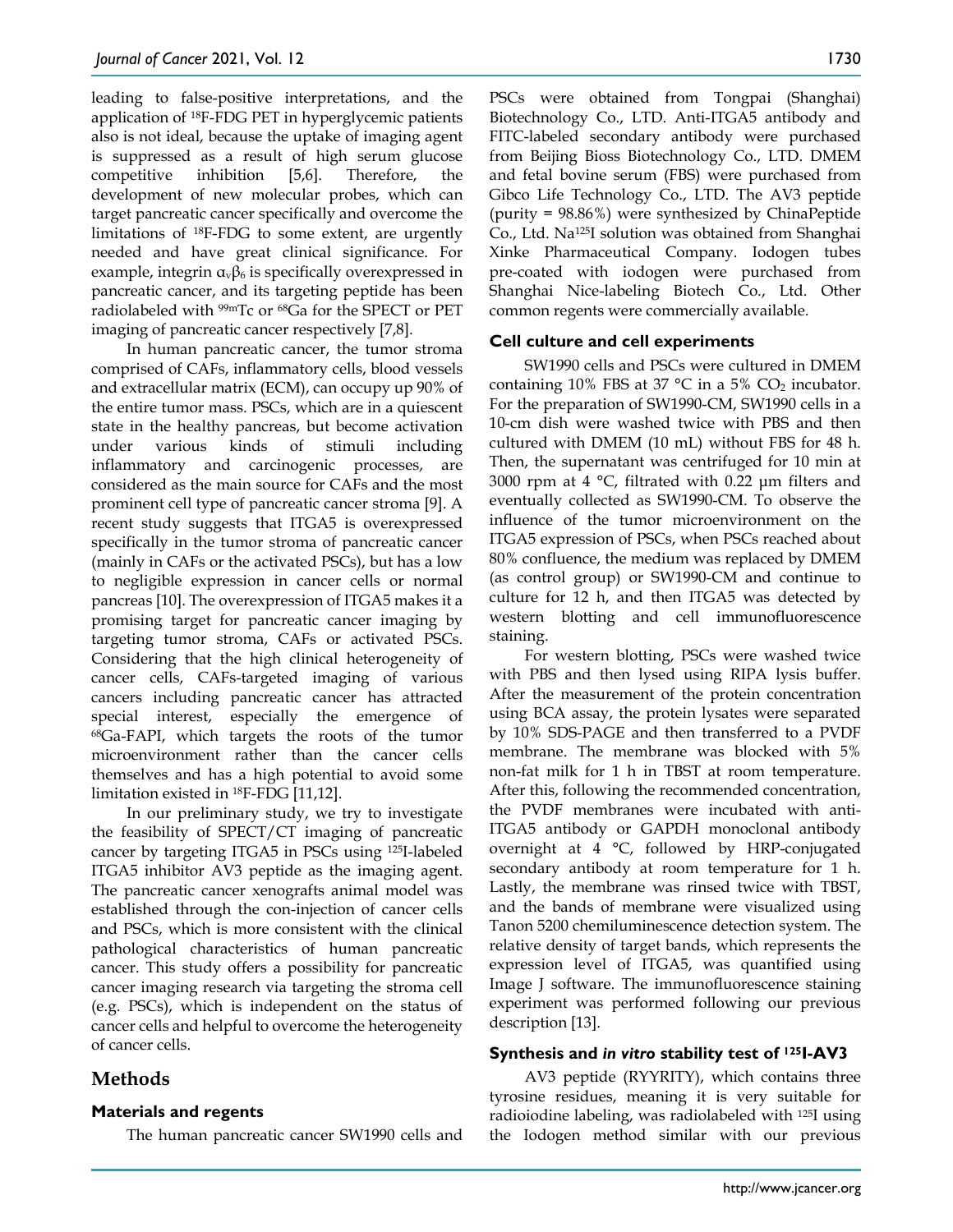reported procedures [13]. The mixture of 20 μg AV3 peptide (dissolved in 200 μL water) and 2 mCi Na125I were added into an Iodogen tube containing 50 μg Iodogen, and about 10 min later, the reaction was ended by separating the supernatant (125I-AV3) and iodogen. The labeling rate of 125I-AV3 was measured using a mini-scan radio thin layer chromatography (TLC) scanner where Xinhua No.1 chromatography filter paper and water were employed as the stationary phase and the mobile phase respectively. The labeling rate can be calculated according to the quantification result of radioactive bands with the help of the system software. For the *in vitro* stability test, 125I-AV3 was mixed with PBS or 10% FBS firstly, and then at different time points (0.5, 1, 4, 8, 12, 24 h), the radiochemical purity (RCP) of 125I-AV3 solution in PBS or 10% FBS were assessed following the above-described TLC method.

#### **Cellular uptake of 125I-AV3**

The cellular uptake difference of 125I-AV3 between PSCs and SW1990-CM-treated PSCs was compared. PSCs or SW1990-CM-treated PSCs were seeded in a 6-well plate at a density of  $2 \times 10^5$ cells/well, and about 50 μCi 125I-AV3 was added into each well. Cells were further cultured at 4 °C for 0.5 h, 2 h or 4 h, and at each time point the free 125I-AV3 was removed by washing cells twice with PBS. Then, 0.1 M NaOH was added to solubilize the cells, and the cell-bound radioactivity (counts per minute, CPM) of well was measured using a γ-counter.

## **Establishment of pancreatic cancer xenograft model, SPECT/CT imaging and ITGA5 IHC staining**

Six-week-old nude mice were provided by the Laboratory Animal Center of Naval Medical University, and all animal procedures were conducted in accordance with the institutional guidelines. To establish pancreatic cancer-bearing animal model, 100 μL SW1990 cells suspension (1 × 10<sup>6</sup> cells) alone or with PSCs ( $5 \times 10^6$  cells) were subcutaneously injected into the left and right lower limbs of nude mice respectively. The tumors were observed and when the diameters of tumors exceeded 1.0 cm, the imaging study began. The nude mice were anesthetized and received an injection of 1 mCi 125I-AV3 by tail vein. SPECT/CT imaging of pancreatic cancer-bearing nude mice was typically performed at 4 h after injection using a clinical used SPECT/CT scanner (Symbia T16, Siemens, Germany). For the *in vivo* blocking experiment, excessive non-radiolabeled AV3 (about 100 times) was injected prior to the injection of 125I-AV3, and then SPECT/CT imaging was carried out. The co-registration of SPECT

and CT images were performed and the fusion images were quite visually intuitive to assess the radiotracer uptake in tumors.

After imaging, pancreatic cancer-bearing nude mice were executed with overdose anesthesia and the tumors in both lower limbs were cut off, and then ITGA5 expression in tumors was assessed by IHC staining in accordance with the corresponding protocols.

#### **Statistical analysis**

Quantitative data are expressed as the means ± SD, and the difference between two groups was compared by student *t*-test using GraphPad Prism 5 software. *P* < 0.05 was considered statistically significant.

## **Results**

## **SW1990-CM promoted the expression of ITGA5 in PSCs**

Inside pancreatic cancer, the tumor microenvironment induces PSCs activation, and the activated PSCs are the major contributor to the malignant biological behavior of pancreatic cancer. Cancer cell conditioned medium often is chosen to mimic this microenvironment. In present study, according to the results from Figure 1, after the treatment with SW1990-CM, ITGA5 expression in PSCs has a significant increase, meaning that PSCs activation occurred and our used pancreatic cancer xenografts, which were established by the co-injection of cancer cells and PSCs, would have a high expression of ITGA5 in the tumor stroma or the activated PSCs.



**Figure 1.** Western blotting assay (A) and cell immunofluorescence staining (B) of ITGA5 expression in PSCs without or with SW1990-CM treatment. \**P < 0.05*, n = 3.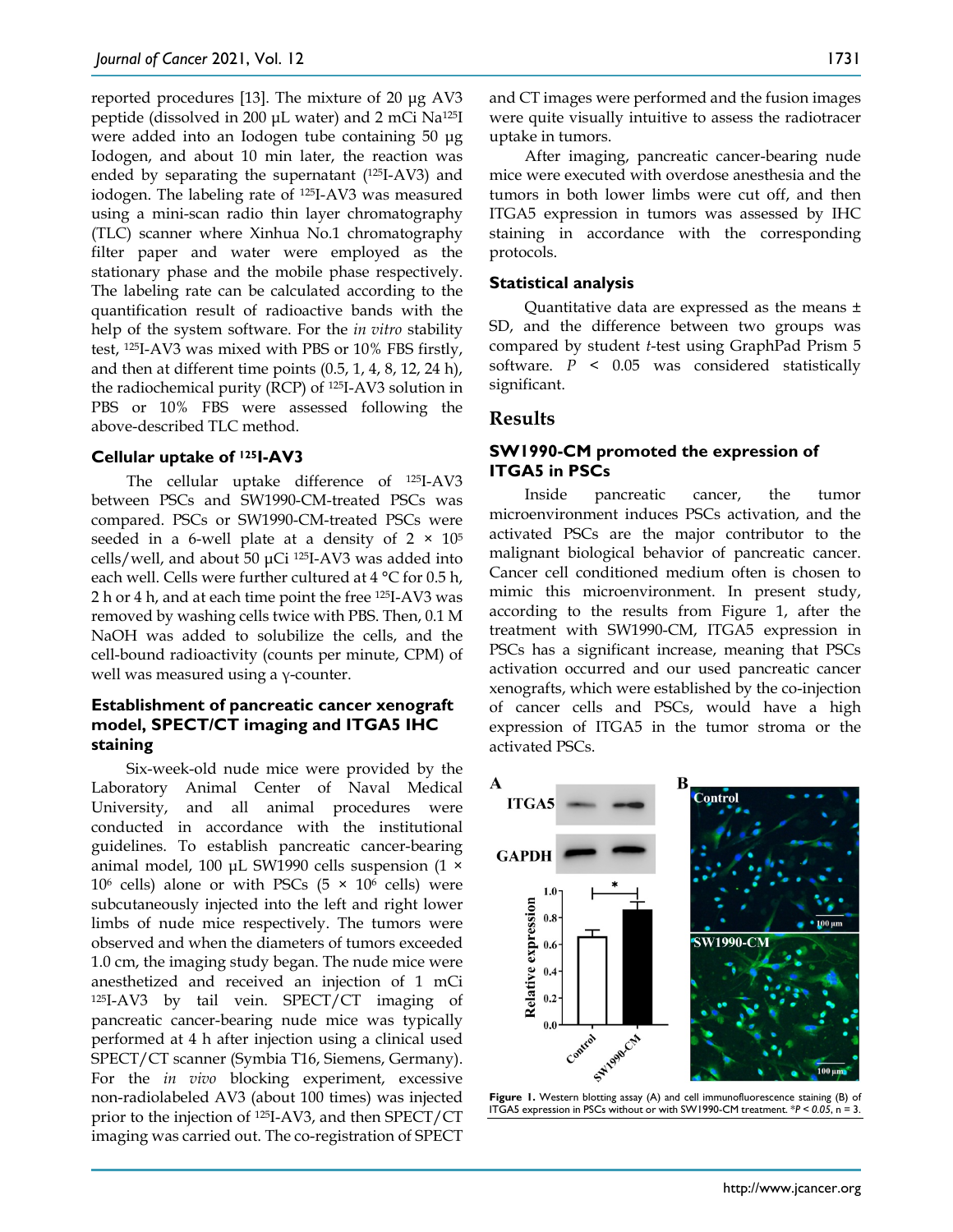

## **The** *in vitro* **stability and cellular uptake of 125I-AV3**

An excellent labeling rate (over 98%) of 125I-AV3 makes it can be used directly without further purification (Figure 2A). As for the *in vitro* stability, at the first 4 h, the de-iodination of the radiotracer was very slowly, and up to 12 h after incubation, the radiochemical purity of 125I-AV3 still reached 91%, 82% in PBS and 10% FBS, respectively, suggesting a not outstanding but still good *in vitro* stability (Figure 2B). As shown in Figure 2C, the 125I-AV3 uptake in the quiescent and activated PSCs both increased over time, but at each time point, the CPM in SW1990-CM-treated group was higher than that in control group, which can be attributed to a higher expression of ITGA5 in the activated PSCs.

## **SPECT/CT imaging of pancreatic cancer by targeting PSCs**

Given that the activated PSCs play a vital role in the development and progress of pancreatic cancer, co-injection of SW1990 cells and PSCs was adopted to establish the pancreatic cancer xenografts model in our study, and the formed tumors have bigger size compared with SW1990 cells injection alone (Figure 3A). 125I-AV3 SPECT/CT imaging of pancreatic cancer-bearing nude mice showed that the radiotracer was mainly accumulated in the right tumor, and the xenografts tumor in the left lower limb has a very weak imaging, suggesting that 125I-AV3 can target the ITGA5-expressing PSCs rather than cancer cells (Figure 3A). In blocking experiment, the uptake of radiotracer in both side tumors was inhibited significantly due to the pretreatment with excessive non-radiolabeled AV3 peptide, indicating that the

binding of 125I-AV3 and ITGA5 is specific *in vivo* (Figure 3B). In addition, IHC staining further confirmed the tumor status, in which SW1990 + PSCs tumor has a higher positive rate of ITGA5 than SW1990 tumor (Figure 3C).

## **Discussion**

The activated PSCs constitute over 50% of the tumor stroma in pancreatic cancer, and also are the most important stroma cell type and the main source of CAFs [9]. In the field of nuclear medicine molecular imaging, the targeted SPECT and PET imaging of pancreatic cancer is often based on the specific biomarkers expressed in cancer cells (e.g. integrin  $\alpha_{\nu}\beta_{6}$ , tissue factor, neurotensin receptor 1) or neo-vascularendothelial cells (e.g. integrin  $\alpha$ <sub>v</sub> $\beta$ <sub>3</sub>), but few researches focus on the CAFs or PSCs [8,14-16]. However, given that cancer

cells constitute a minority but with a high heterogeneity in pancreatic cancer, targeting CAFs or the activated PSCs has its unique advantages and has become one of the research hotspots [17,18].



Figure 3. Representative 1251-AV3 SPECT/CT imaging at 4 h (A), corresponding SPECT/CT imaging with a blocking dose of AV3 (B) and ITGA5 IHC staining (C) of pancreatic cancer xenografts in nude mice. The xenografts tumors in nude mice were established using SW1990 cells injection alone in the left lower limb (indicated by asterisk) or SW1990 + PSCs co-injection in the right lower limb (indicated by arrow). Pancreatic cancer-bearing nude mice were injected about 1 mCi 1251-AV3 from tail vein before the imaging study. Repeated experiments showed similar results.

ITGA5 is an interesting integrin receptor, which is overexpressed specifically in pancreatic cancer stroma and, further, CAFs or the activated PSCs [10]. Consistent with previous reports that cancer cells-conditioned medium induce PSCs activation and enhance the expression of ITGA5 in PSCs [10,19], our *in vitro* results showed that the expression of ITGA5 in PSCs increased because of the indirect effect of cancer cells, which is the foundation of SPECT imaging of pancreatic cancer. In our study, different from the most common strategy of targeting pancreatic cancer cells, CAFs or the activated PSCs-targeted SPECT/CT imaging of pancreatic cancer was achieved using the ITGA5-targeted molecular probe 125I-AV3. The pancreatic cancer xenograft model usually is